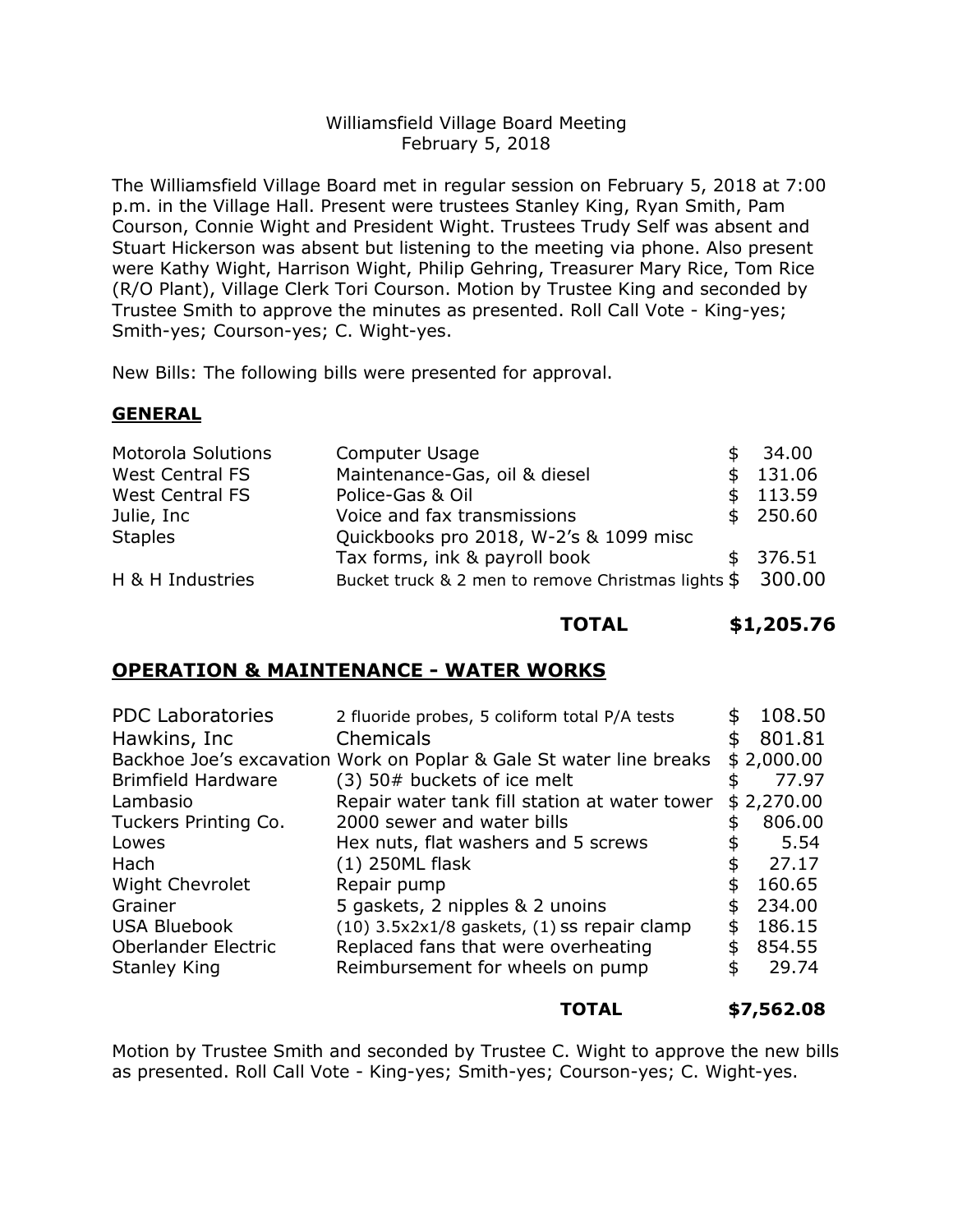President Wight reviewed financial statements for the month. All were in order. Motion by Trustee Courson and seconded by Trustee C. Wight to approve financial statement. Roll Call Vote - King-yes; Smith-yes; Courson-yes; C. Wight-yes.

Public Comment: Harrison Wight and Philip Gehring from the Williamsfield High School STEM team presented an opportunity to assist the Village of Williamsfield in reducing the cost of electricity by 5% to 10% by working with Trajectory Energy experts by installing solar panels. Solar panels generate a flow of electricity when the sunlight hits the panels and knocks lose electrons. A few more benefits from solar power are; clean, pure energy from the sun, combating greenhouse gas emissions and reducing dependence on fossil fuel. Some of the requirements include 15 to 20 acres of land that will have no better use for 30 years, not in an area prone to flooding, must be flat land or south facing slopes, no shading from nearby trees or structures, close to electrical lines and/or substation. Yates City and Brimfield are also looking into solar panels. The STEM team asked if the Board members were on board to move forward and asked if there was land available. The land would be leased by Trajectory Energy. Kathy Wight stated this project is at the very beginning stages but they wanted to touch base with the Board for approval to move forward in their research, they are going to attend a meeting in Chicago and have a public demonstration locally to educate everyone on the project. The whole process takes around 18 months. Kathy stated there are currently 30 students on the honor STEM team and they are very excited and eager to learn and move forward with the solar panels.

Treasurer Mary Rice picked up the water payments and had a hole in her bag and lost 3 payments; Mary sent a letter to everyone that had not paid their bill yet asking them to contact her soon. Mary said she will pay the stop payment fee on the lost checks when the residents reach out to her.

Correspondence: Mediacom is raising their local broadcast station surcharge .05. The Village received a letter from the Zoning Department about Charles Goodwin wanting permission to add a room on to their Gale Street house. Lee is going to reach out to the Zoning Department to see where the addition on the home is going to be.

Street Department: There were 2 main water breaks; one on Poplar Street and one on Gale Street. H & H Industries took down the Christmas lights on the poles on Gale Street. A no dumping sign by Stanley was posted at the maintenance department building. A motion was made by Trustee Courson and seconded by Trustee Smith to not allow solicitors sell in the Village. Roll Call Vote - King-yes; Smith-yes; Courson-yes; C. Wight-yes. Stanley will order a sign to post on both ends of town that states No Solicitation. Stanley turned off the water in an empty house.

Police Report:

Park Report: The fundraising on the playground equipment is at 94% of their goal. They discussed a plan to feed the volunteers when they install the equipment.